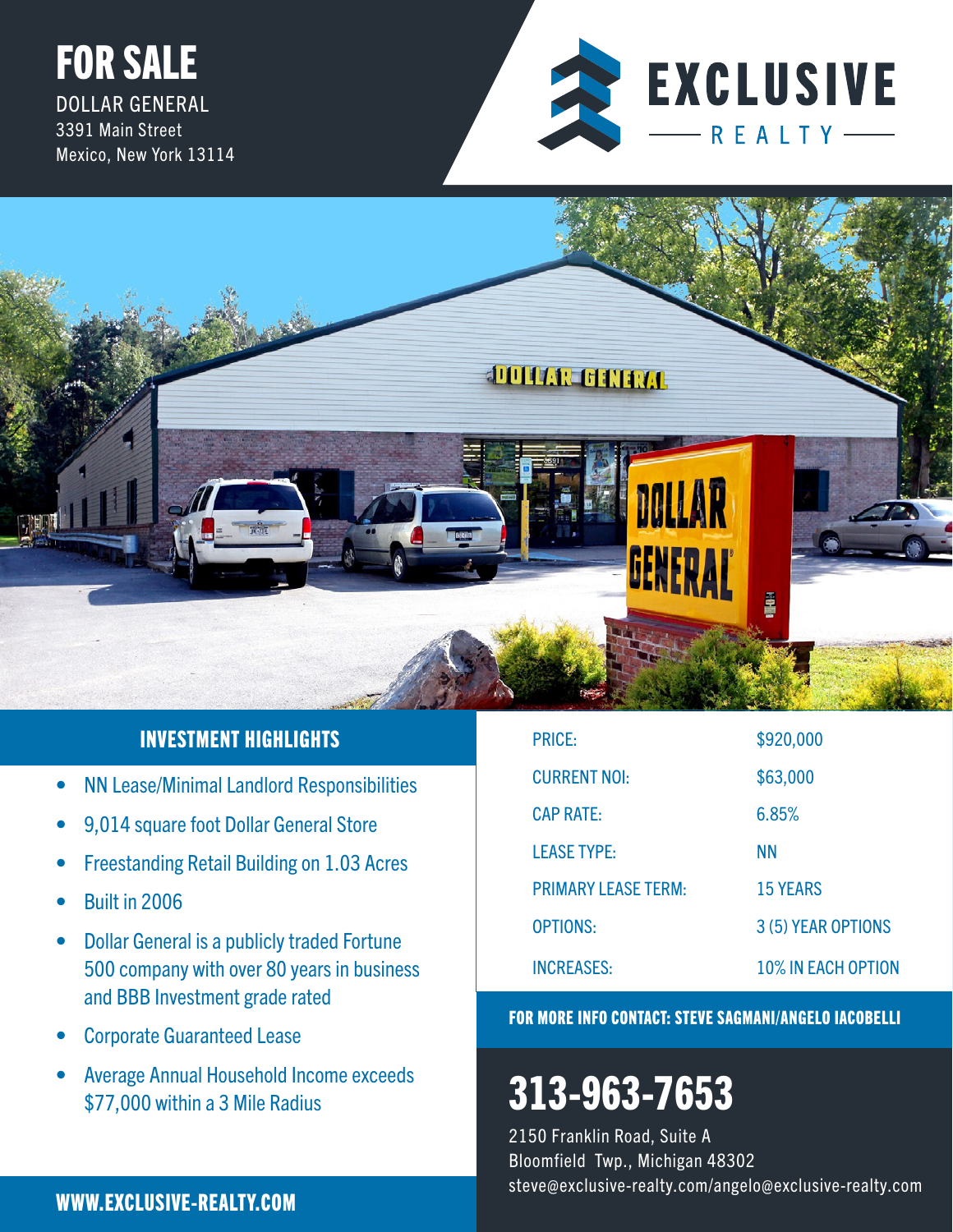# FOR SALE DOLLAR GENERAL 3391 Main Street Mexico, New York 13114



Exclusive Realty is pleased to present this 9,014 SF Dollar General store located in Mexico, New York. The property has an NN Lease with minimal Landlord responsibilities. The lease has 3 (5) year options. The lease is corporately guaranteed by Dollar General Corp.

The subject offering represents an ideal opportunity for a 1031 Exchange buyer.

This investment will offer a new owner continued success due to the financial strength and the proven profitability of the tenant, one of the nation's top dollar stores.



## **INVESTMENT OFFERING INVESTMENT SUMMARY**

LIST PRICE: \$920,000 CURRENT NOI: \$63,000 INTIAL CAP RATE: 6.85% BUILDING SIZE: 9,014 sq. ft. LAND ACREAGE: 1.03 Acres ZONING: Commercial TENANT: Dollar General LEASE TYPE: NN PRIMARY LEASE TERM: 15 Years TAXES, INSURANCE: Tenant Responsibility ROOF, STRUCTURE: Landlord Responsibility LEASE START DATE: February 2006 LEASE EXPIRATION DATE: March 2026 OPTIONS: 3 (5) Year Options INCREASES: 10% in each Option LEASE GUARANTOR: Dollar General

TENANT WEBSITE: www.dollargeneral.com

## FOR MORE INFORMATION CONTACT:

Steve Sagmani Angelo Iacobelli angelo Iacobelli angelo Iacobelli angelo Iacobelli angelo Iacobelli angelo Iacobelli

#### Chief Executive Officer **Chief Executive Officer** Sales Associate steve@exclusive-realty.com **angelo@exclusive-realty.com** (248) 833-6601 (248) 833-6595 313-963-SOLD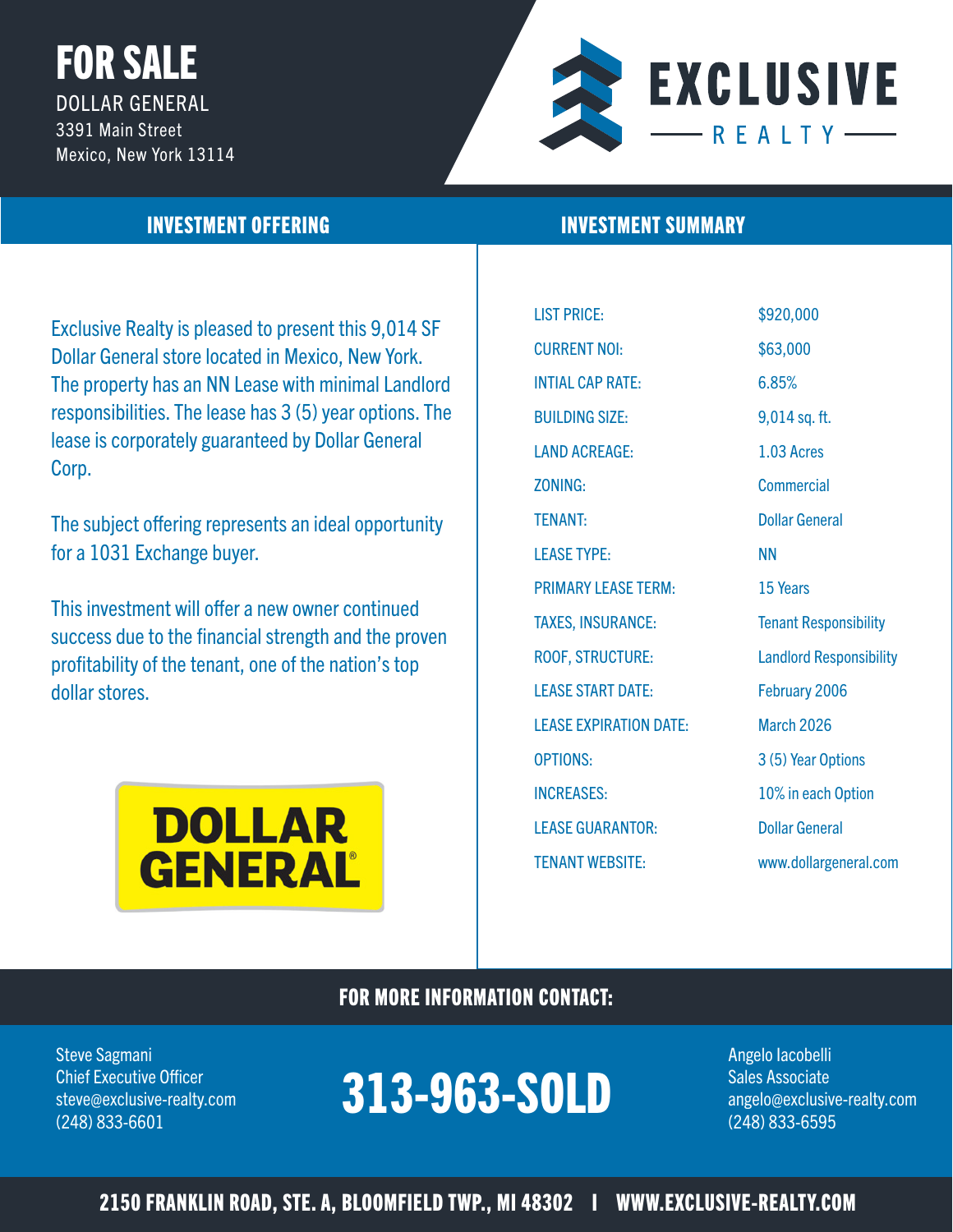

#### DISCLOSURE:

All materials and information received or supplied by Exclusive Realty (hereinafter collectively referred to as "ER"), its directors, officers, agents, advisors, affiliates and/or any third party sources are provided without representation or warranty by ER, its directors, officers, agents, advisors, or affiliates as to the veracity, accuracy or totality, the condition of the property, compliance or lack of compliance with applicable governmental requirements, suitability, financial performance of the property, projected financial performance of the property for any party's intended use or any and all other matters.

Neither ER, its directors, officers, agents, advisors, or affiliates makes any representation or warranty, express or implied, as to accuracy or totality of any of the materials or information provided, derived, or received. Materials and information from any source, whether written or verbal, that may be furnished for review are not a substitute for a party's active conduct of its own due diligence to determine these and other matters of significance to such party. ER will not verify any such matters or conduct due diligence for a party unless otherwise agreed in writing.

ALL PARTIES SHALL CONDUCT THEIR OWN INDEPENDENT INVESTIGATION AND DUE DILIGENCE:

Any party contemplating or under contract or in escrow for a transaction is urged to verify all information and to conduct their own inspections and investigations including through appropriate third- party independent professionals selected by such party.

All financial data should be verified by the party including by obtaining and reading applicable documents and reports and consulting appropriate independent professionals. ER makes no warranties and/or representations regarding the accuracy, totality, or relevance of any financial data or assumptions. All data and assumptions regarding financial performance may differ from actual data or performance. Any estimates of market rents and/or projected rents that may be provided to a party do not necessarily mean that rents can be established at or increased to that level. Parties must evaluate any applicable contractual and governmental limitations as well as market conditions, vacancy factors and other issues in order to determine rents from or for the property.

Legal questions should be discussed by the party with an attorney. Tax questions should be discussed by the party with a certified public accountant or tax attorney. Title questions should be discussed by the party with a title officer or attorney. Questions regarding the condition of the property and whether the property complies with applicable governmental requirements should be discussed by the party with appropriate engineers, architects, contractors, other consultants and governmental agencies. All properties and services are marketed by ER in compliance with all applicable fair housing and equal opportunity laws.

## FOR MORE INFORMATION CONTACT:

Steve Sagmani Angelo Iacobelli angelo Iacobelli angelo Iacobelli angelo Iacobelli angelo Iacobelli angelo Iacobelli (248) 833-6601 (248) 833-6595

## Chief Executive Officer<br>steve@exclusive-realty.com **313-963-SOLD** Sales Associate<br>(349) 933-CC01 Chief Executive Officer<br>steve@exclusive-realty.com **313-963-SOLD** Sales Associate<br>(349) 933 CC01

2150 FRANKLIN ROAD, STE. A, BLOOMFIELD TWP., MI 48302 I WWW.EXCLUSIVE-REALTY.COM